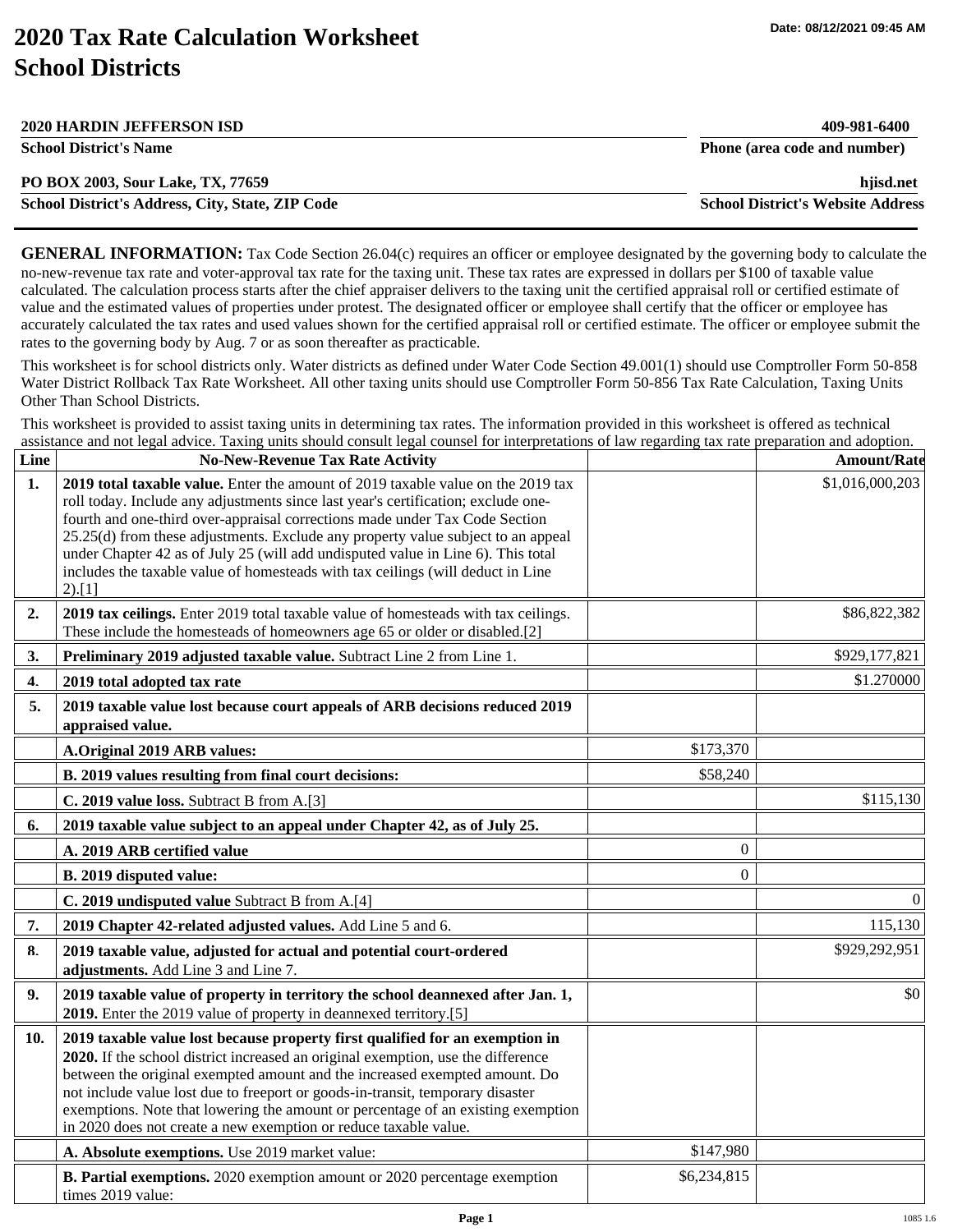|     | C. Value loss. Add A and B.[6]                                                                                                                                                                                                                                                                                                                                                                                                                                                                                                                                                                                                                                                                                                          |                 | \$6,382,795     |
|-----|-----------------------------------------------------------------------------------------------------------------------------------------------------------------------------------------------------------------------------------------------------------------------------------------------------------------------------------------------------------------------------------------------------------------------------------------------------------------------------------------------------------------------------------------------------------------------------------------------------------------------------------------------------------------------------------------------------------------------------------------|-----------------|-----------------|
| 11. | 2019 taxable value lost because property first qualified for agricultural<br>appraisal (1-d or 1-d-1), timber appraisal, recreational/scenic appraisal or<br>public access airport special appraisal in 2020. Use only properties that<br>qualified in 2020 for the first time; do not use properties that qualified in 2019.                                                                                                                                                                                                                                                                                                                                                                                                           |                 |                 |
|     | A. 2019 market value:                                                                                                                                                                                                                                                                                                                                                                                                                                                                                                                                                                                                                                                                                                                   | \$0             |                 |
|     | B. 2020 productivity or special appraised value:                                                                                                                                                                                                                                                                                                                                                                                                                                                                                                                                                                                                                                                                                        | \$0             |                 |
|     | C. Value loss. Subtract B from A.[7]                                                                                                                                                                                                                                                                                                                                                                                                                                                                                                                                                                                                                                                                                                    |                 | \$0             |
| 12. | Total adjustments for lost value. Add Lines 9, 10C and 11C.                                                                                                                                                                                                                                                                                                                                                                                                                                                                                                                                                                                                                                                                             |                 | \$6,382,795     |
| 13. | 2019 adjusted taxable value. Subtract Line 12 from Line 8.                                                                                                                                                                                                                                                                                                                                                                                                                                                                                                                                                                                                                                                                              |                 | \$922,910,156   |
| 14. | Adjusted 2019 taxes. Multiply Line 4 by Line 13 and divide by \$100.                                                                                                                                                                                                                                                                                                                                                                                                                                                                                                                                                                                                                                                                    |                 | \$11,720,958    |
| 15. | Taxes refunded for years preceding tax year 2019. Enter the amount of taxes<br>refunded by the district for tax years preceding tax year 2019. Types of refunds<br>include court decisions, Tax Code Section 25.25(b) and (c) corrections and Tax<br>Code Section 31.11 payment errors. Do not include refunds for tax year 2019. This<br>line applies only to tax years preceding tax year 2019.[8]                                                                                                                                                                                                                                                                                                                                    |                 | \$64,838        |
| 16. | Adjusted 2019 levy with refunds Add Lines 14 and 15.[9] Note: If the governing<br>body of the school district governs a junior college district in a county with a<br>population of more than two million, subtract the amount of taxes the governing<br>body dedicated to the junior college district in 2019 from the result.                                                                                                                                                                                                                                                                                                                                                                                                         |                 | \$11,785,796    |
| 17. | Total 2020 taxable value on the 2020 certified appraisal roll today. This value<br>includes only certified values and includes the total taxable value of homesteads<br>with tax ceilings (will deduct in Line 19). These homesteads include homeowners<br>age 65 or older or disabled.[10]                                                                                                                                                                                                                                                                                                                                                                                                                                             |                 |                 |
|     | A. Certified values.[11]                                                                                                                                                                                                                                                                                                                                                                                                                                                                                                                                                                                                                                                                                                                | \$1,043,926,603 |                 |
|     | B. Pollution control and energy storage exemption: Deduct the value of<br>property exempted for the current tax year for the first time as pollution control or<br>energy storage system property:                                                                                                                                                                                                                                                                                                                                                                                                                                                                                                                                      | \$0             |                 |
|     | C. Total value. Subtract B from A.                                                                                                                                                                                                                                                                                                                                                                                                                                                                                                                                                                                                                                                                                                      |                 | \$1,043,926,603 |
| 18. | Total value of properties under protest or not included on certified appraisal<br>roll.[12]                                                                                                                                                                                                                                                                                                                                                                                                                                                                                                                                                                                                                                             |                 |                 |
|     | A. 2020 taxable value of properties under protest. The chief appraiser certifies a<br>list of properties still under ARB protest. The list shows the appraisal district's<br>value and the taxpayer's claimed value, if any, or an estimate of the value if the<br>taxpayer wins. For each of the properties under protest, use the lowest of these<br>values. Enter the total value under protest.[13]                                                                                                                                                                                                                                                                                                                                 | \$3,112,760     |                 |
|     | B. 2020 value of properties not under protest or included on certified<br>appraisal roll. The chief appraiser gives school districts a list of those taxable<br>properties that the chief appraiser knows about but are not included in the appraisal<br>roll certification. These properties are also not on the list of properties that are still<br>under protest. On this list of properties, the chief appraiser includes the market<br>value, appraised value and exemptions for the preceding year and a reasonable<br>estimate of the market value, appraised value and exemptions for the current year.<br>Use the lower market, appraised or taxable value (as appropriate). Enter the total<br>value not on the roll. $[14]$ | \$0             |                 |
|     | C. Total value under protest or not certified:. Add A and B.                                                                                                                                                                                                                                                                                                                                                                                                                                                                                                                                                                                                                                                                            |                 | \$3,112,760     |
| 19. | 2020 tax ceilings Enter 2020 total taxable value of homesteads with tax ceilings.<br>These include the homesteads of homeowners age 65 or older or disabled.[15]                                                                                                                                                                                                                                                                                                                                                                                                                                                                                                                                                                        |                 | \$98,593,282    |
| 20. | 2020 total taxable value. Add Lines 17C and 18C. Subtract Line 19.                                                                                                                                                                                                                                                                                                                                                                                                                                                                                                                                                                                                                                                                      |                 | \$948,446,081   |
| 21. | Total 2020 taxable value of properties in territory annexed after Jan. 1, 2019.<br>Include both real and personal property. Enter the 2020 value of property in<br>territory annexed by the school district.                                                                                                                                                                                                                                                                                                                                                                                                                                                                                                                            |                 | \$0             |
| 22. | Total 2020 taxable value of new improvements and new personal property<br>located in new improvements. New means the item was not on the appraisal roll<br>in 2019. An improvement is a building, structure, fixture or fence erected on or<br>affixed to land. New additions to existing improvements may be included if the<br>appraised value can be determined. New personal property in a new improvement                                                                                                                                                                                                                                                                                                                          |                 | \$31,879,562    |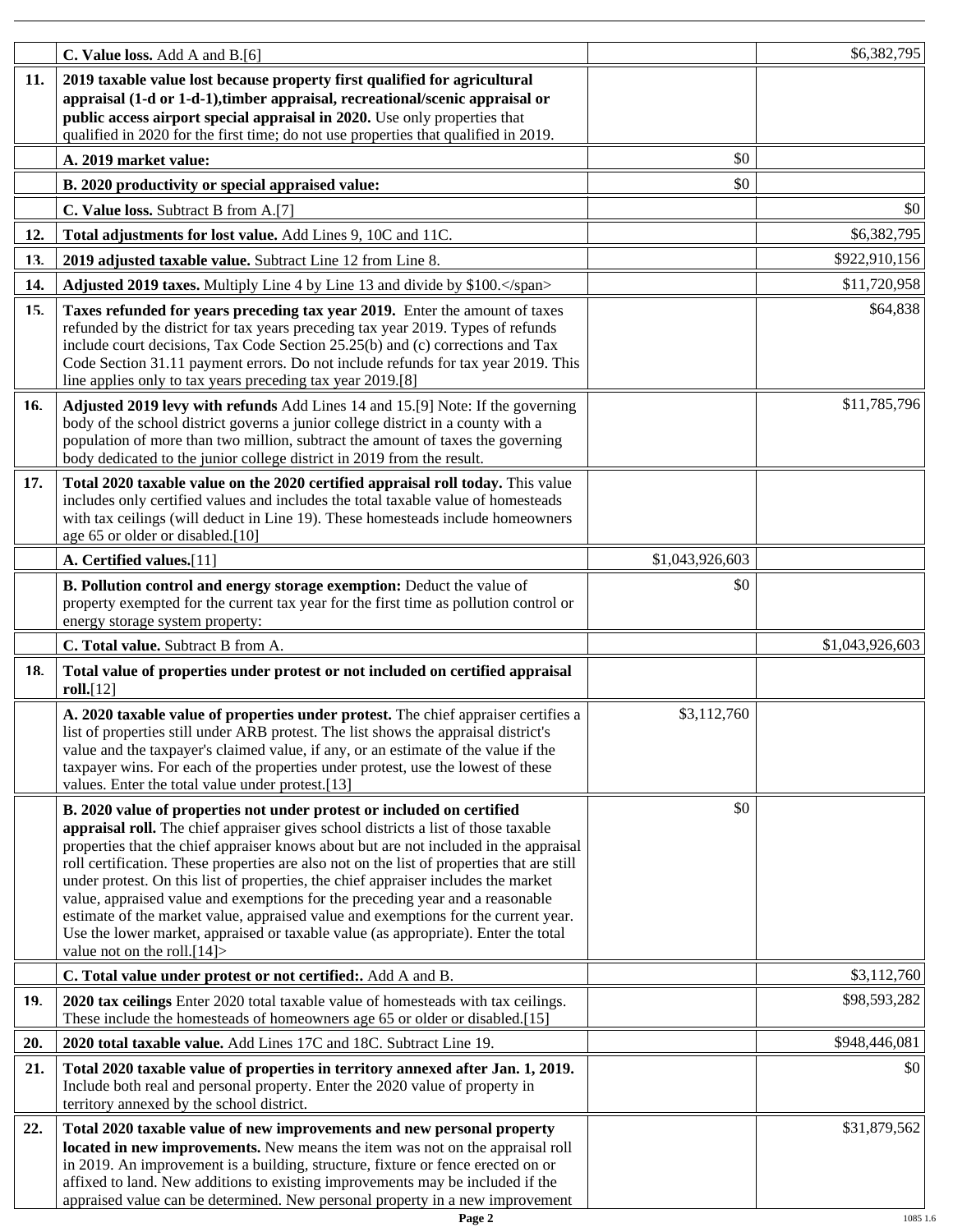|     | a new improvement.                                                  | must have been brought into the school district after Jan. 1, 2019, and be located in |                  |
|-----|---------------------------------------------------------------------|---------------------------------------------------------------------------------------|------------------|
| 23. | Total adjustments to the 2020 taxable value. Add Lines 21 and 22.   |                                                                                       | \$31,879,562     |
| 24. | Adjusted 2020 taxable value. Subtract Line 23 from Line 20.         |                                                                                       | \$916,566,519    |
| 25. | 2020 NNR tax rate. Divide Line 16 by Line 24 and multiply by \$100. |                                                                                       | \$1.285863/\$100 |
|     | [1]Tex. Tax Code Section                                            | [2] Tex. Tax Code Section                                                             |                  |
|     | [3]Tex. Tax Code Section                                            | [4] Tex. Tax Code Section                                                             |                  |
|     | [5] Tex. Tax Code Section                                           | [6]Tex. Tax Code Section                                                              |                  |
|     | [7] Tex. Tax Code Section                                           | [8] Tex. Tax Code Section                                                             |                  |
|     | [9]Tex. Tax Code Section                                            | [10]Tex. Tax Code Section                                                             |                  |
|     | [11]Tex. Tax Code Section                                           | [12] Tex. Tax Code Section                                                            |                  |
|     | [13]Tex. Tax Code Section                                           | [14] Tex. Tax Code Section                                                            |                  |

**[15]Tex. Tax Code Section**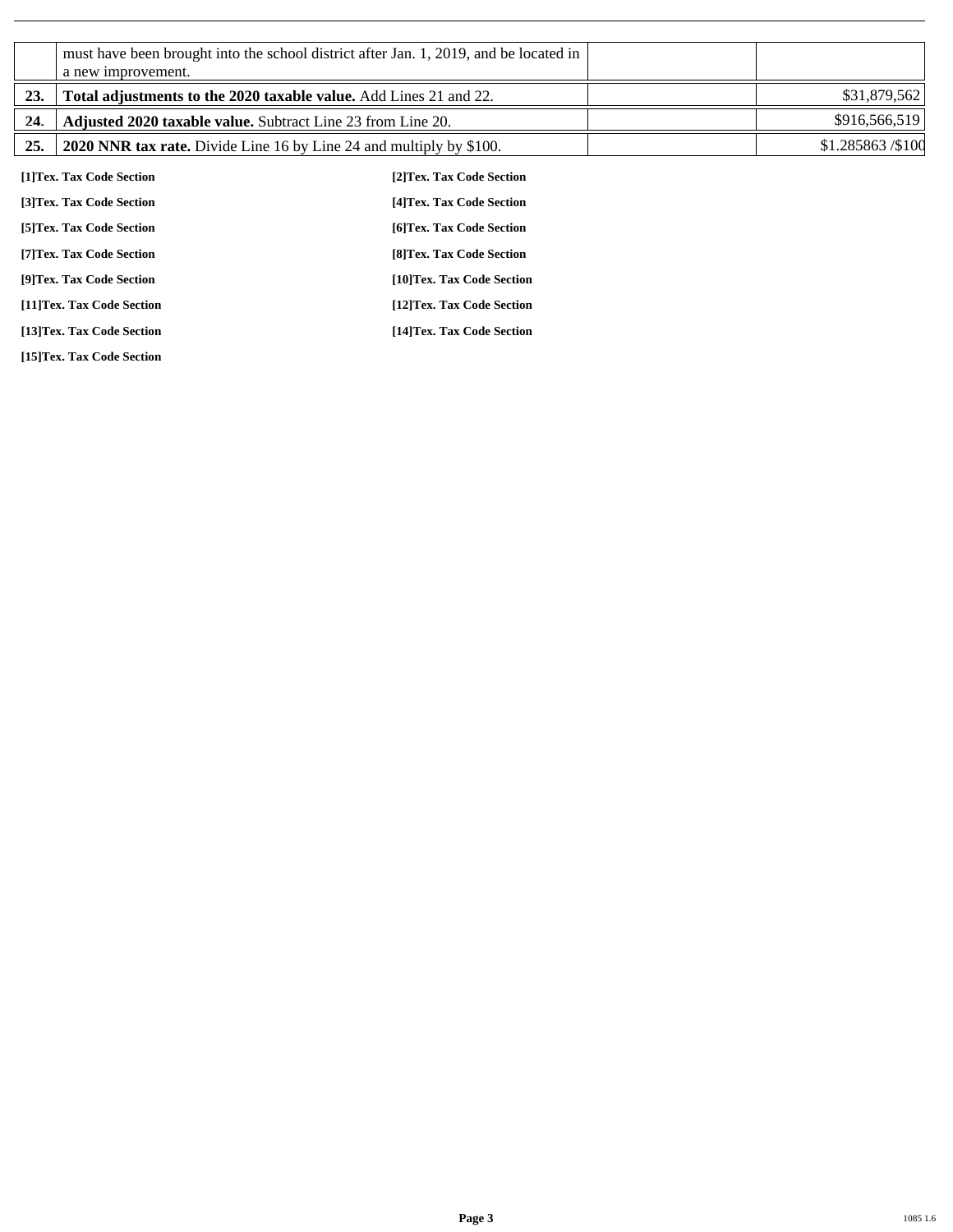| Line       | <b>Voter Approval Tax Rate Activity</b>                                                                                                                                                                                                                                                                                                    |           | <b>Amount/Rate</b> |
|------------|--------------------------------------------------------------------------------------------------------------------------------------------------------------------------------------------------------------------------------------------------------------------------------------------------------------------------------------------|-----------|--------------------|
| 26.        | 2020 maximum compressed tax rate (MCR). TEA will publish compression<br>rates based on district and statewide property value growth. Enter the school<br>district's maximum compressed rate based on guidance from the TEA.[25]                                                                                                            |           | \$.916400          |
| 27.        | 2020 enrichment tax rate (DTR). Enter the greater of A and B.[26]                                                                                                                                                                                                                                                                          |           | \$.040100          |
|            | A. Enter the district's 2019 DTR, minus any required reduction under Education<br>Code Section 48.202(f)                                                                                                                                                                                                                                   | \$.040100 |                    |
|            | B. Enter \$.05 per \$100 of taxable value, if governing body of school district adopts<br>\$0.05 by unanimous vote.<br>If not adopted by unanimous vote, enter \$0.04 per \$100. [27]                                                                                                                                                      | \$.040000 |                    |
| 28.        | 2020 maintenance and operations (M&O) tax rate (TR). Add Lines 26 and 27.<br>Note: M&O tax rate may not exceed the sum of \$0.17 and the product of the state<br>compression percentage multiplied by \$1.00. [28]                                                                                                                         |           | \$.956500          |
| 29.        | Total 2020 debt to be paid with property tax revenue.                                                                                                                                                                                                                                                                                      |           |                    |
|            | Debt means the interest and principal that will be paid on the debts that:<br>(1) Are paid by property taxes;<br>(2) Are secured by property taxes;<br>(3) Are scheduled for payment over a period longer than one year; and<br>(4) Are not classified in the school district's budget and M&O expenses.                                   |           |                    |
|            | A. Debt includes contractual payments to the other school districts that have<br>incurred debt on behalf of this school district, if those debts meet the four<br>conditions above. Include only amounts that will be paid from property tax<br>revenue. Do not include appraisal district budget paymetns.<br>Enter debt amount:          | 2,809,895 |                    |
|            | B. Subtract unencumbered fund amount used to reduce total debt.                                                                                                                                                                                                                                                                            | $\Omega$  |                    |
|            | C. Subtract state aid received for paying principal and interest on debt for<br>facilities through the existing debt allotment program and/or instructional facilities<br>allotment program.                                                                                                                                               | 78,264    |                    |
|            | D. Adjust debt: Subtract B from C and from A.                                                                                                                                                                                                                                                                                              |           | 2,731,631          |
| 30.        | Certified 2019 excess debt collections. Enter the amount certified by the<br>collector.[29]                                                                                                                                                                                                                                                |           | $\Omega$           |
| 31.        | Adjusted 2020 debt. Subtract line 30 from line 29D.                                                                                                                                                                                                                                                                                        |           | 2,731,631          |
| 32.        | 2020 anticipated collection rate. If the anticipated rate in A is lower than actual<br>rates in B, C and D, enter the lowest rate from B, C and D. If the anticipated rate in<br>A is higher than at least one of the rates in the prior three years, enter the rate from<br>A. Note that the rate can be greater than 100%.[30]           |           | 96.00 %            |
|            | A. Enter the 2020 anticipated collection rate certified by the collector. [31]                                                                                                                                                                                                                                                             | 96.00 %   |                    |
|            | <b>B.</b> Enter the 2019 actual collection rate                                                                                                                                                                                                                                                                                            | 96.00 %   |                    |
|            | C. Enter the 2018 actual collection rate                                                                                                                                                                                                                                                                                                   | 96.00 %   |                    |
|            | <b>D.</b> Enter the 2017 actual collection rate                                                                                                                                                                                                                                                                                            | 96.00 %   |                    |
| <b>33.</b> | 2020 debt adjusted for collections. Divide Line 31 by Line 32. Note: If the<br>governing body of the school district governs a junior college district in a county<br>with a population of more than two million, add the amount of taxes the governing<br>body proposes to dedicate to the junior college district in 2020 to the result. |           | 2,845,448          |
| 34.        | 2020 total taxable value. Enter the amount on Line 20 of the No-New-Revenue<br>Tax Rate Worksheet.                                                                                                                                                                                                                                         |           | 948,446,081        |
| 35.        | 2020 debt rate. Divide Line 33 by Line 34 and multiply by \$100.                                                                                                                                                                                                                                                                           |           | 0.300011           |
| 36.        | 2020 voter-approval tax rate. Add Lines 28 and 35.<br>If the school district received distributions from an equalization tax imposed under<br>former Chapter 18, Education code, add the NNR tax rate as of the date of the<br>county unit system's abolition to the sum of Lines 28 and 35 [32]                                           |           | 1.256511           |